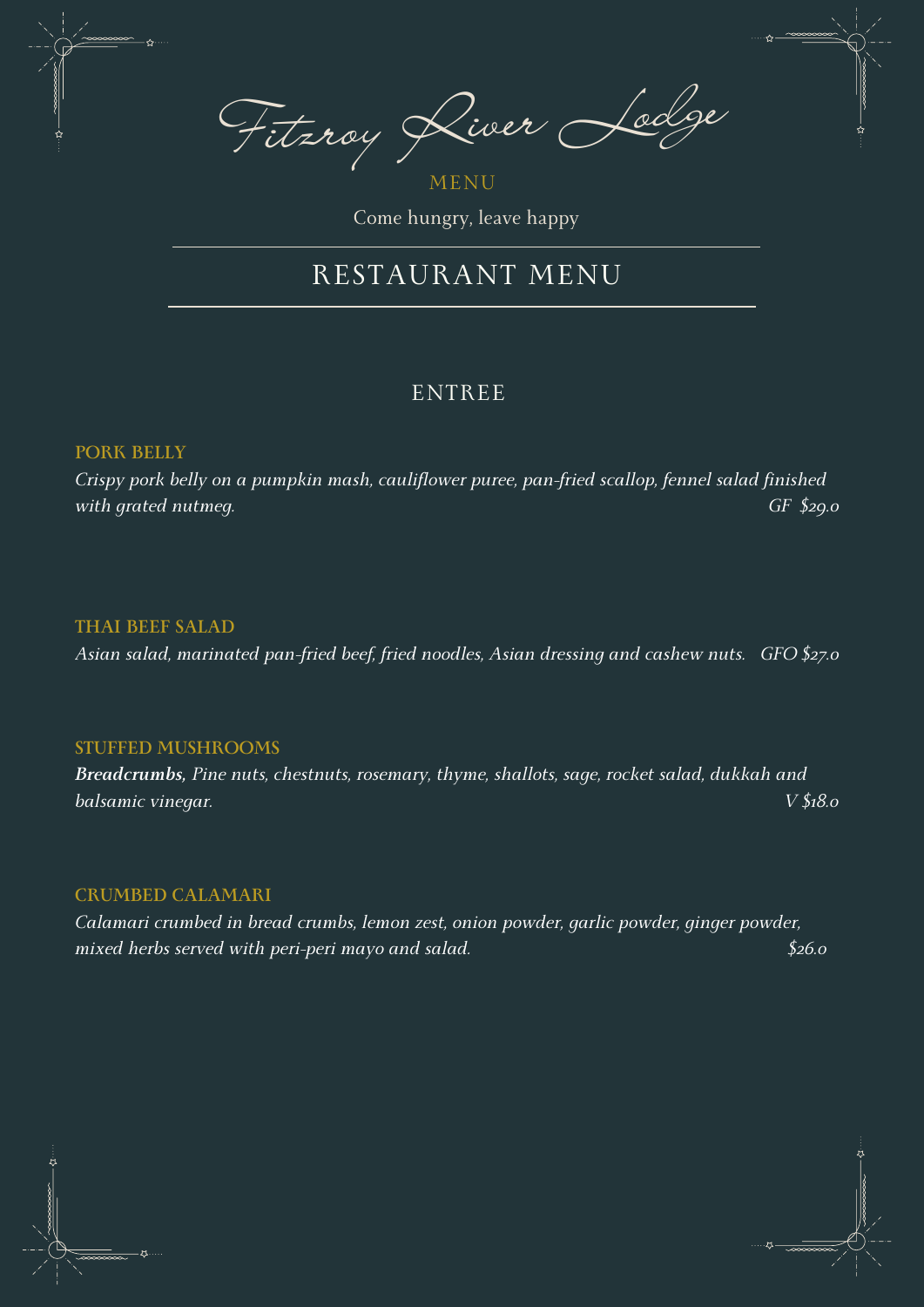Fitzroy River Lodge

MENU Come hungry, leave happy

## RESTAURANT MENU

## **MAIN**

## **HONEY SALMON OR GRILLED BARRAMUNDI**

| Salmon or Barramundi marinated in honey, garlic, ginger, herbs served with Asian slaw and                                                                                           |    |              |
|-------------------------------------------------------------------------------------------------------------------------------------------------------------------------------------|----|--------------|
| sweet chilli hollandaise.                                                                                                                                                           | GF | \$38.0\$     |
| <b>LAMB CHOPS</b>                                                                                                                                                                   |    |              |
| Grilled lamb chops, mushroom puree, roasted vegetables and lamb jus.                                                                                                                |    | $GF$ \$38.50 |
| <b>BEEF FLANK STEAK</b>                                                                                                                                                             |    |              |
| Marinated sliced beef skirt, on a bed of salad, finished with chimichurri and pine nuts. GF \$39.50                                                                                 |    |              |
| <b>CHICKEN FAJITA</b>                                                                                                                                                               |    |              |
| Chargrilled chicken thigh, Greek salad and pitta bread.                                                                                                                             |    | $GFO$ \$32.0 |
| ULTIMATE MEDITERRANEAN BOWL                                                                                                                                                         |    |              |
| Falafel with a Mediterranean salad with tahini sauce, hummus and pitta bread. GFO, VG $$30.0$                                                                                       |    |              |
| <b>RIBEYE STEAK 350G</b>                                                                                                                                                            |    | \$48.0\$     |
| <b>RUMP STEAK 400G</b>                                                                                                                                                              |    | \$45.0       |
| Cooked to your liking with either beer battered fries $\&$ house salad or mashed potato $\&$ steamed<br>vegetables, and your choice of pepper, mushroom, gravy or garlic sauce. GFO |    |              |

## **RISOTTO**

z,

| Risotto of the day, ask your waiter for the risotto of the day. | <b>VGO</b> | \$30.0 |
|-----------------------------------------------------------------|------------|--------|
|-----------------------------------------------------------------|------------|--------|

## **CURRY OF THE DAY**

*Home-made curry, steamed rice, pineapple chutney, naan bread and raita. \$39.0*